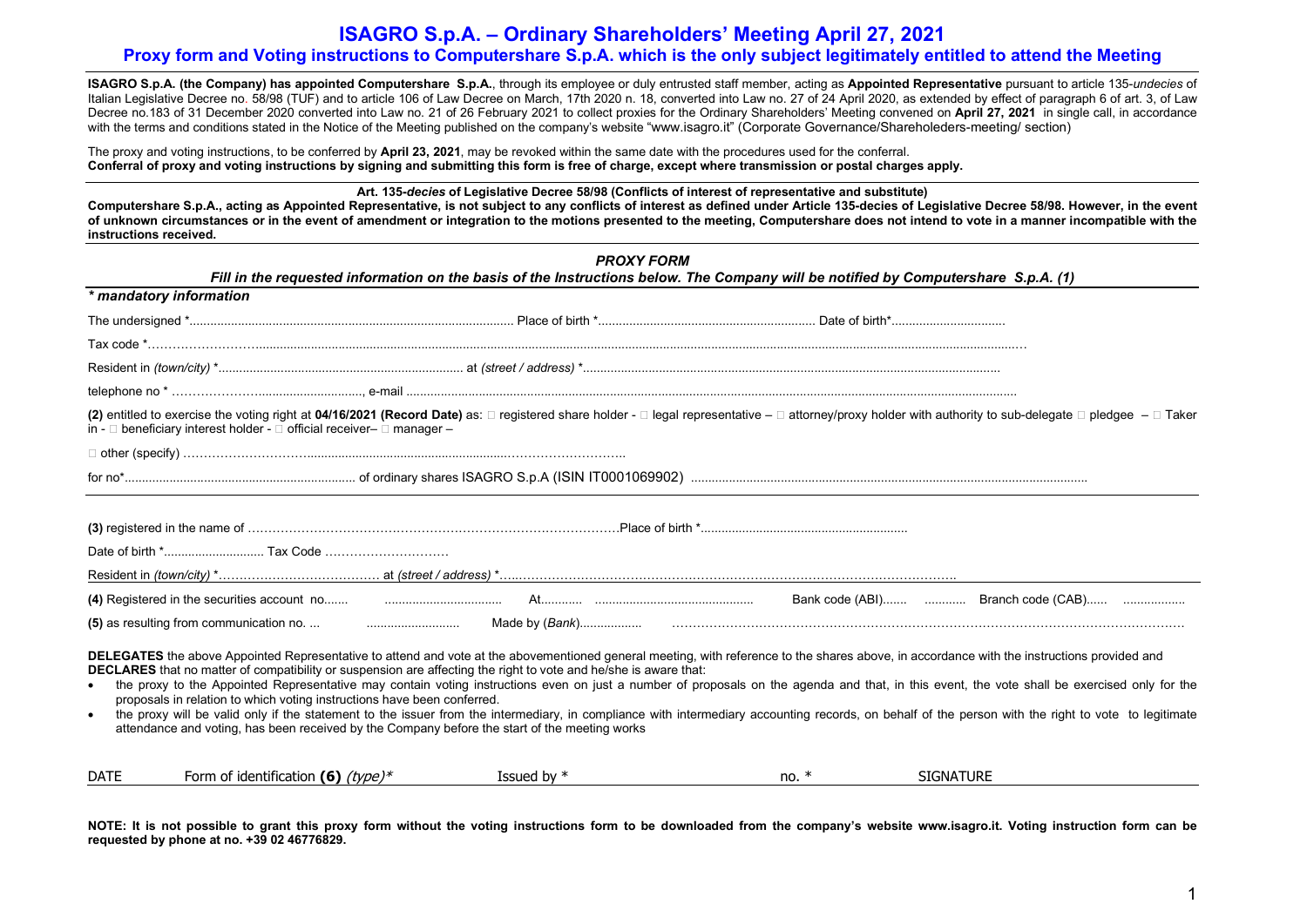# VOTING INSTRUCTIONS

# (For use of Appointed Representative only - tick relevant boxes and send to Computershare S.p.A. as per the instructions for filling in)

The undersigned (7)

INSTRUCTS the Appointed Representative to vote at the above indicated shareholders' meeting as follow (8)

|                                | <b>VOTING</b><br><b>INSTRUCTIONS</b>   |
|--------------------------------|----------------------------------------|
| <b>RESOLUTIONS TO BE VOTED</b> | $F($ for), C (against), A<br>(abstain) |

1. Financial Report at December 31, 2020.

| 1.1. proposal to approve the financial statements at December 31, 2020, including the related reports; presentation of the consolidated |  |  |
|-----------------------------------------------------------------------------------------------------------------------------------------|--|--|
| financial statements at December 31, 2020; inherent and consequent resolutions                                                          |  |  |
| Section $A$ – vote for resolution proposed by the Board of Directors (9)                                                                |  |  |

| 1.2 allocation of the net profit for the financial year; inherent and consequent resolutions |  |  |
|----------------------------------------------------------------------------------------------|--|--|
| <b>Section A</b> – vote for resolution proposed by the Board of Directors (9)                |  |  |

## 2. Report on the policy regarding remuneration and fees paid pursuant to article 123-ter of Italian Legislative Decree no. 58/1998.

| proposal to approve the 2021 remuneration policy contained in Section I, pursuant to article 123-ter, paragraph 3-bis, of Italian<br>2.1 |  |  |
|------------------------------------------------------------------------------------------------------------------------------------------|--|--|
| Legislative Decree no. 58/1998;                                                                                                          |  |  |
| <b>Section A</b> – vote for resolution proposed by the Board of Directors (9)                                                            |  |  |

| 2.2 consultative vote on the fees paid in 2020 indicated in Section II, pursuant to article 123-ter, paragraph 6, of Italian Legislative |  |  |
|------------------------------------------------------------------------------------------------------------------------------------------|--|--|
| Decree no. 58/1998                                                                                                                       |  |  |
| Section $A$ – vote for resolution proposed by the Board of Directors (9)                                                                 |  |  |

## 3 . Appointment of the Board of Directors.

| determination of the number of members of the Board of Directors:<br>                |                          |  |
|--------------------------------------------------------------------------------------|--------------------------|--|
| <b>Section</b>                                                                       |                          |  |
| $C2-$<br>∙vote<br>∵ res∩l⊔ti∩n<br>`hv.<br>⊢tor<br>⊦ proposed<br>Holdisa<br>. Jouunum | $\overline{\phantom{a}}$ |  |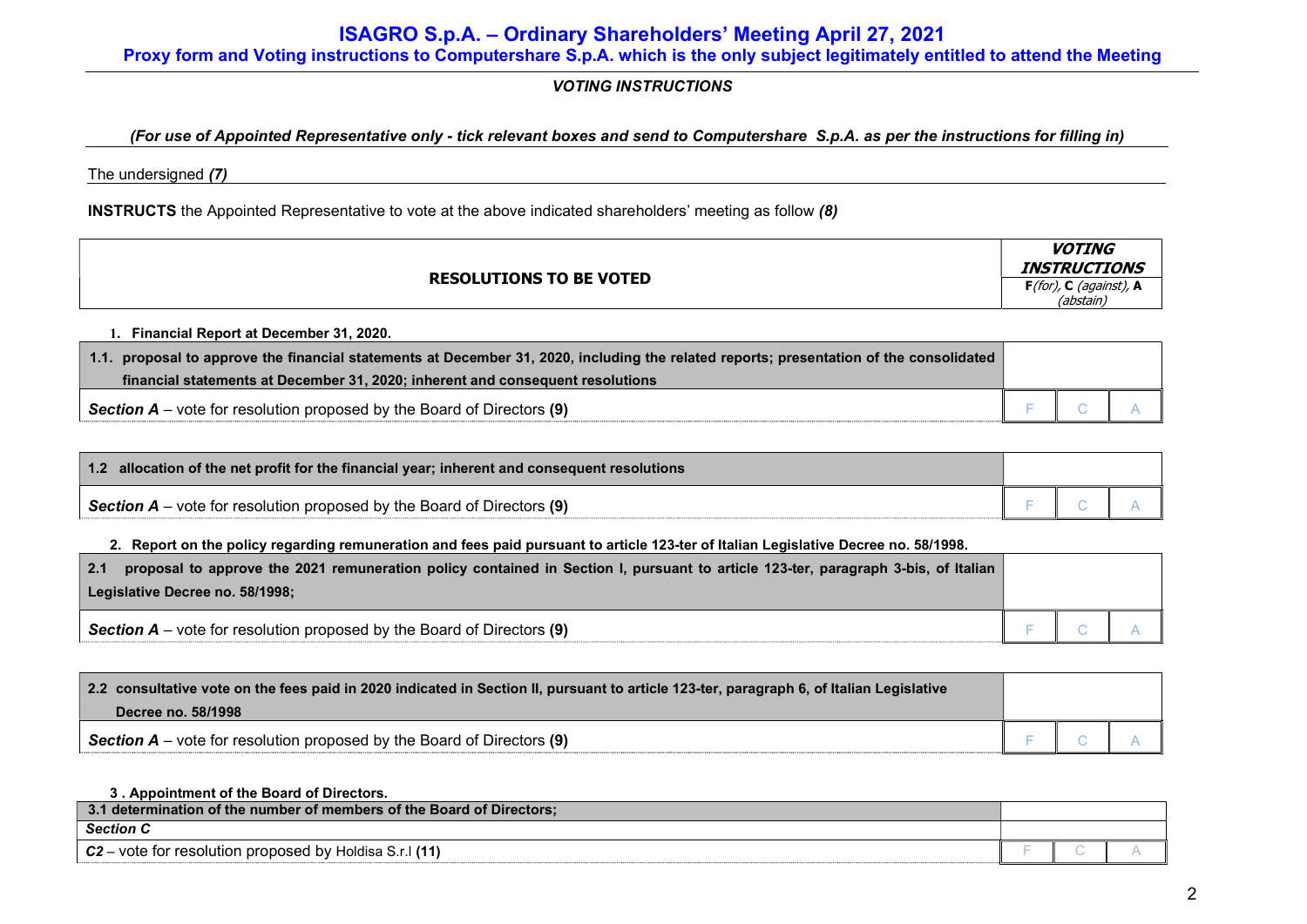# ISAGRO S.p.A. – Ordinary Shareholders' Meeting April 27, 2021

# Proxy form and Voting instructions to Computershare S.p.A. which is the only subject legitimately entitled to attend the Meeting

| $\vert 3.2 \vert$<br>determination of the term of office;                   |  |  |
|-----------------------------------------------------------------------------|--|--|
| <b>Section C</b>                                                            |  |  |
| $C2 -$<br>(11)<br>- vote<br>e for resolution proposed.<br>hv<br>lisa S<br>. |  |  |

| 3.3 appointment of members of the Board of Directors;                                                                                                    |     |  |
|----------------------------------------------------------------------------------------------------------------------------------------------------------|-----|--|
| <b>Section A</b> – vote For the list (motion) with the number to be fill in the side box or vote Contrary/Abstention to all lists (motions) (12) $\vert$ | $N$ |  |

| 3.4 appointment of the Chairman                           |                          |  |
|-----------------------------------------------------------|--------------------------|--|
| <b>Section C</b>                                          |                          |  |
| $C2$ – vote for resolution proposed by Holdisa S.r.I (11) | $\overline{\phantom{a}}$ |  |

| 3.5 determination of fees                           |  |  |
|-----------------------------------------------------|--|--|
| <b>Section C</b>                                    |  |  |
| $C2$ – vote for resolution proposed by Holdisa S.r. |  |  |

| 4. Appointment of a new External Statutory Auditor for audit engagement for the term 2021 - 2029. Determination of the relevant fees.<br>Inherent and consequent resolutions                                            |  |  |
|-------------------------------------------------------------------------------------------------------------------------------------------------------------------------------------------------------------------------|--|--|
| <b>Section A</b> – vote for resolution proposed by the Board of Directors following the Statutory Auditors first preference as specified in $\ $<br>the recommendation to appoint EY S.p.A., as independent auditor (9) |  |  |
| <b>Section A2</b> – vote for resolution proposed by the Board of Directors following the Statutory Auditors recommendation as $\ $<br>alternative from EY S.p.A. to appoint BDO S.p.A. as independent auditor (13)      |  |  |

| <b>Derivative action against Directors</b>                                                                                                          |  |  |
|-----------------------------------------------------------------------------------------------------------------------------------------------------|--|--|
| Vote for proposed derivative action pursuant art. 2393, subsection 2, of Italian civil code upon approval of the annual financial statements (If no |  |  |
| voting instruction are indicated, the Appointed Representative will vote $C$ – against)                                                             |  |  |

DATE SIGNATURE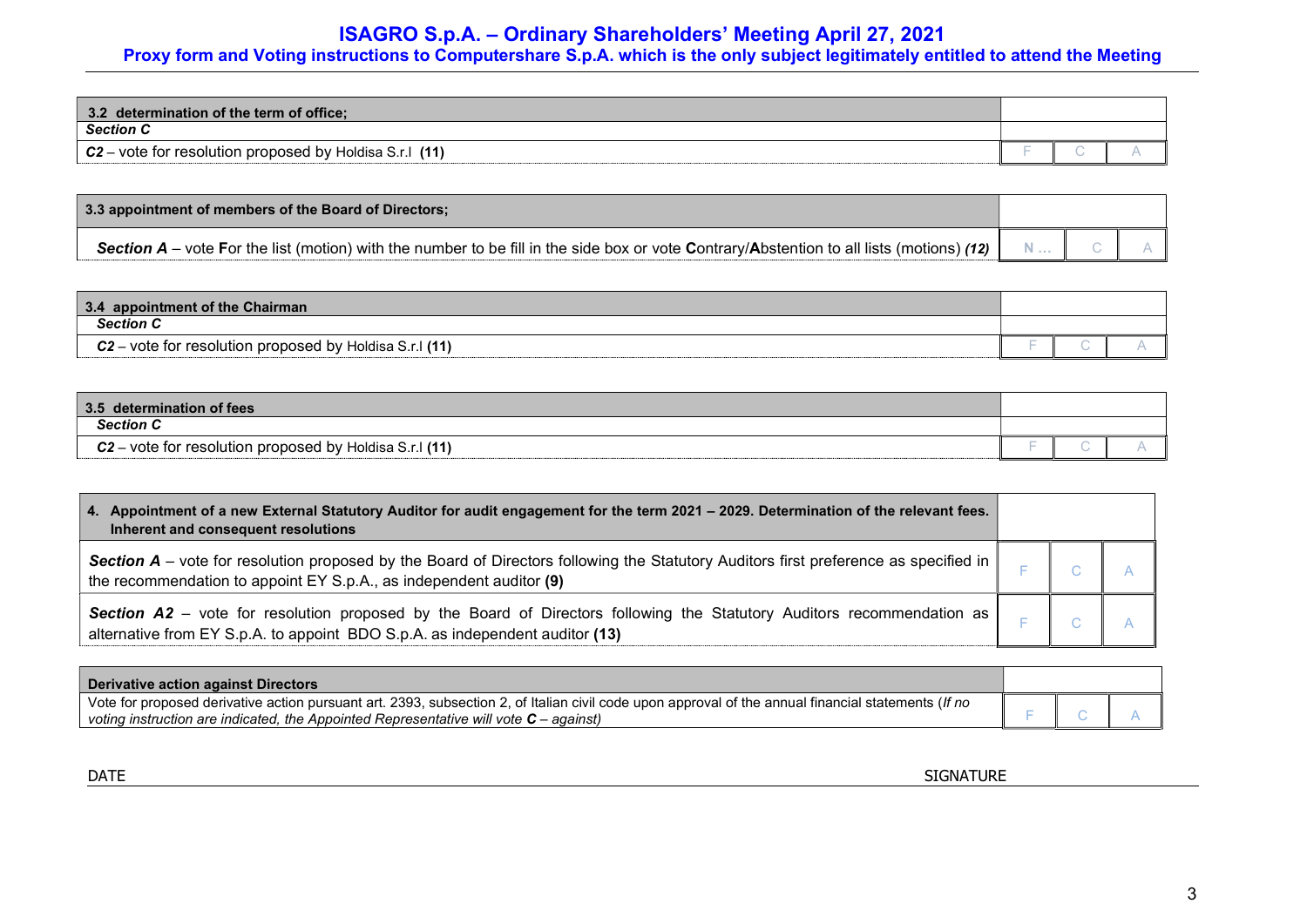### Instructions for filling in and submitting the form

- 1. The Proxy form must be notified to the Company (together with a valid ID document and, in case, the documentation providing proof of the signatory power) via the Appointed Representative together with the Voting Instructions reserved to him within April 23<sup>rd</sup>, 2021 h. 12:00, using one of the following methods:
	- 1) Registered Email Holders (PEC): as an attachment document (PDF format) sent to ufficiomilano@pecserviziotitoli.it in the event that the Proxy Grantor (as Individual or as Legal Entity) is a Registerd Email Holder;
	- 2) Digital Signature Holders (FEA): as an attachment document with digital signature sent to ufficiomilano@pecserviziotitoli.it in the event that the Proxy Grantor (as Individual or as Legal Entity) is a Digital Signature Holder;
	- 3) Common Email address Holders: as an attachment document (PDF format) sent to ufficiomilano@pecserviziotitoli.it. In this case, the hard copy of the proxy shall be sent via ordinary mail service to Computershare S.p.A. via Lorenzo Mascheroni n. 19 – 20145 Milano, as soon as possible;

The use of different email address than those mentioned above or a delay respect to the deadline, as well as the only use of ordinary mail service, will not ensure the correct submission of the proxy.

- 2. Specify the capacity of the proxy signatory and, where applicable, attach documentary proof of his power.
- 3. To be completed only if the registered shareholder is different from the proxy signatory; mandatory indications on relevant personal details must be included.
- 4. Provide the securities account number, Bank Codes and Branch Codes of the Depository, or in any case its name, available in the securities account statement.
- 5. Reference to the communication made by the intermediary and its name.
- 6. Provide details of a valid form of identification of the proxy signatory.

.

- 7. Provide the name and surname of the signatory of the Proxy form and Voting instructions.
- 8. Pursuant to article 135-undecies, subsection 3, of Italian Legislative Decree no. 58/1998. "Shares for which full or partial proxy is conferred are calculated for the purpose of determining due constitution of the shareholders' meeting. With regard to proposals for which no voting instructions are given, the shares of the shareholder concerned are not considered in calculating the majority and the percentage of capital required for the resolutions to be carried".
- 9. The resolutions proposed to the shareholders' meeting, which are briefly referred to herein, are reported in the Reports published on the company website "www.isagro.it" Computershare S.p.A., as Appointed Representative, has not personal interest or on behalf of third party in the proposals mentioned, however, in the event of unknown circumstances or in the event of amendment or integration to the motion presented to the meeting, Computershare does not intend to vote in a manner incompatible with the instructions received in Sections A and C.

The vote is expressed by ticking the relevant box between the following:  $F$  (for),  $C$  (against) or  $A$  (abstention).

- 10. There is the Section A2 to receive instructions when an alternative, complementary or additional resolution to the motion proposed by the Board of Directors had been presented and published pursuant to art. 126-bis of the TUF, within the term and in the cases provided. The Appointed Representative shall vote on each motion in accordance with the instructions and the delegating party shall give instructions consistent with the type of proposals (alternative or complementary) published.
- 11. In the absence of a proposal from the Board of Directors or other proposal published subsequently and reported in the instruction form, the Appointed Representative will be called to approve a proposal from those presented at the meeting by the President on behalf of the proposing subjects. Therefore the voting instructions are collected by the Appointed Representative in Section C as the only expression of vote on the proposals presented by the subjects indicated therein. The voting instructions provided in relation to the different characteristics of the proposers indicated in Section C may also be identical to each other but bind the Appointed Representative to cast the vote only if the proposer has the characteristics indicated in the correspondent instruction. In the case of several proposals submitted by various subjects holding minority interests not previously disclosed and not reported in the instruction form, the Appointed Representative will not be able to cast any vote.
- 12. Indicate the number of the list or the proposal (as provided on the Company website) that you want to vote "for" or indicate your preference to vote against (C) or to abstain (A) which will apply to all lists/proposals. If only one list/proposal is presented, the voting instructions will relate to that one.
- 13. In case of approval of the proposal contained in Section A, relating to the preference expressed by the Board of Directors on the preferred choice relating to the preference expressed by the Board of Statutory Auditors, the vote on the alternative proposal, as contained in section A2, will not take place.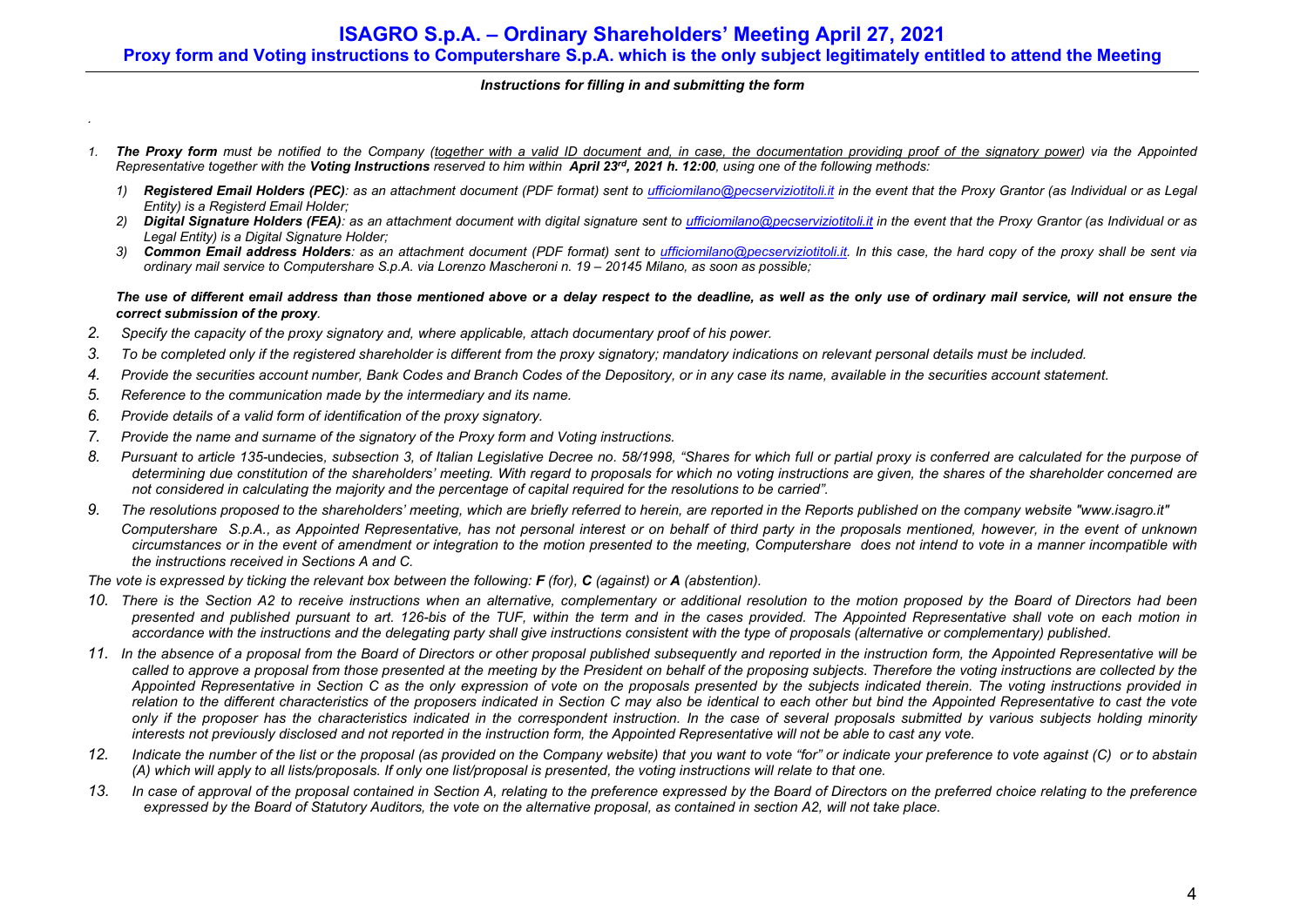ISAGRO S.p.A. – Ordinary Shareholders' Meeting April 27, 2021 Proxy form and Voting instructions to Computershare S.p.A. which is the only subject legitimately entitled to attend the Meeting

#### Italian Legislative Decree no. 58/98 (T.U.F) Article 135-decies

(Conflict of interest of the representative and substitutes)

1. Conferring proxy upon a representative in conflict of interest is permitted provided that the representative informs the shareholder in writing of the circumstances giving rise to such conflict of interest and provided specific voting instructions are provided for each resolution in which the representative is expected to vote on behalf of the shareholder. The representative shall have the onus of proof regarding disclosure to the shareholder of the circumstances giving rise to the conflict of interest. Article 1711, second subsection of the Italian Civil Code does not apply.

2. In any event, for the purposes of this article, conflict of interest exists where the representative or substitute:

a) has sole or joint control of the company, or is controlled or is subject to joint control by that company;

b) is associated with the company or exercises significant influence over that company or the latter exercises significant influence over the representative:

c) is a member of the board of directors or control body of the company or of the persons indicated in paragraphs a) and b);

d) is an employee or auditor of the company or of the persons indicated in paragraph a);

e) is the spouse, close relative or is related by up to four times removed of the persons indicated in paragraphs a) to c);

f) is bound to the company or to persons indicated in paragraphs a), b), c) and e) by independent or employee relations or other relations of a financial nature that compromise independence.

3. Replacement of the representative by a substitute in conflict of interest is permitted only if the substitute is indicated by the shareholder. In such cases, subsection 1 shall apply. Disclosure obligations and related onus of proof in any event remain with the representative.

4. This article shall also apply in cases of share transfer by proxy.

### Article 135-undecies

### (Appointed representative of a listed company)

1. Unless the Articles of Association decree otherwise, companies with listed shares designate a party to whom the shareholders may, for each shareholders' meeting and within the end of the second trading day prior to the date scheduled for the shareholders' meeting, including for callings subsequent to the first, a proxy with voting instructions on all or some of the proposals on the agenda. The proxy shall be valid only for proposals on which voting instructions are conferred.

2. Proxy is conferred by signing a proxy form, the content of which is governed by a Consob regulation. Conferring proxy shall be free of charge to the shareholder. The proxy and voting instructions may be cancelled within the time limit indicated in subsection 1.

3. Shares for which full or partial proxy is conferred are calculated for the purpose of determining due constitution of the shareholders' meeting. With regard to proposals for which no voting instructions are given, the shares are not considered in calculating the majority and the percentage of capital required for the resolutions to be carried.

4. The person appointed as representative shall any interest, personal or on behalf of third parties, that he or she may have with respect to the resolution proposals on the agenda. The representative must also maintain confidentiality of the content of voting instructions received until scrutiny commences, without prejudice to the option of disclosing such information to his or her employees or collaborators, who shall also be subject to confidentiality obligations. The party appointed as representative may not be assigned proxies except in compliance with this article.

5. By regulation pursuant to subsection 2, Consob may establish cases in which a representative failing to meet the indicated terms of Article 135-decies may express a vote other than that indicated in the voting instructions.

### Article 126-bis

### (Integration of the agenda of the shareholders' meeting and presentation of new proposed resolutions)

Shareholders, who individually or jointly account for one fortieth of the share capital may ask, within ten days of publication of the notice calling the shareholders' meeting, or within five days in the event of calling the meeting in accordance with article 125-bis, subsection 3 or article 104, subsection 2, for the integration of the list of items on the agenda, specifying in the request, the additional items they propose or presenting proposed resolution on items already on the agenda. The requests, together with the certificate attesting ownership of the share, are presented in writing, by correspondence or electronically, in compliance with any requirements strictly necessary for the identification of the applicants indicated by the company. Those with voting rights may individually present proposed resolutions in the shareholders' meeting. For cooperative companies the amount of the capital is determined by the statutes also in derogation of article 135-bis.

2. Integrations to the agenda or the presentation of further proposed resolutions on items already on the agenda, in accordance with subsection 1, are disclosed in the same ways as prescribed for the publication of the notice calling the meeting, at least fifteen days prior to the date scheduled for the shareholders' meeting. Additional proposed resolutions on items already on the agenda are made available to the public in the ways pursuant to article 125-ter, subsection 1, at the same time as publishing news of the presentation. Terms are reduced to seven days in the case of shareholders' meetings called in accordance with article 104, subsection 2 or in the case of a shareholders' meeting convened in accordance with article 125-bis, subsection 3.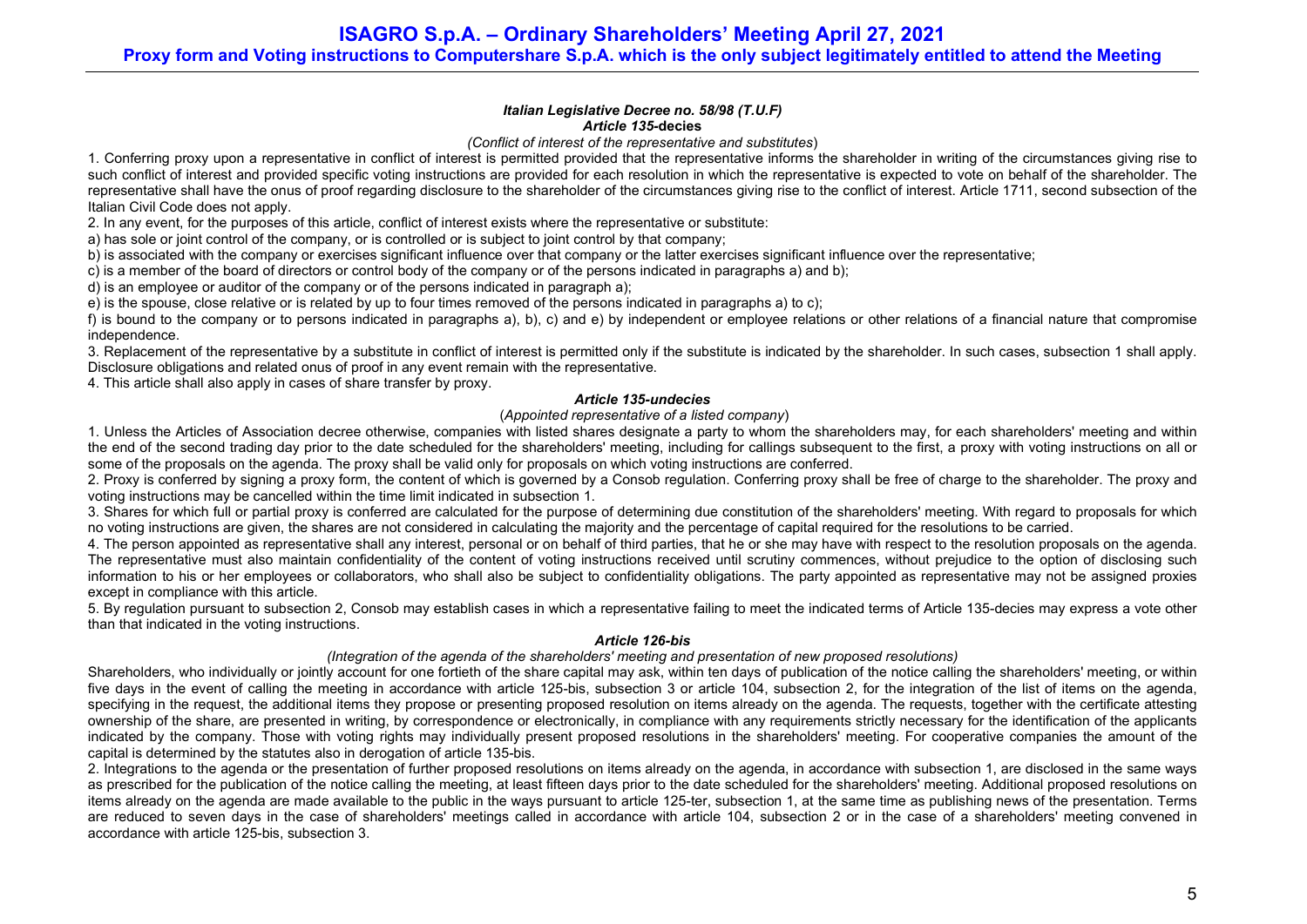# ISAGRO S.p.A. – Ordinary Shareholders' Meeting April 27, 2021 Proxy form and Voting instructions to Computershare S.p.A. which is the only subject legitimately entitled to attend the Meeting

3. The agenda cannot be supplemented with items on which, in accordance with the law, the shareholders ' meeting resolved on proposal of the administrative body or on the basis of a project or report prepared by it, other than those specified under article 125-ter, subsection 1.

4. Shareholders requesting integration in accordance with subsection 1 shall prepare a report giving the reason for the proposed resolutions on the new items for which it proposes discussion or the reason relating to additional proposed resolutions presented on items already on the agenda. The report is sent to the administrative body within the final terms for presentation of the request for integration. The administrative body makes the report available to the public, accompanied by any assessments, at the same time as publishing news of the integration or presentation, in the ways pursuant to article 125-ter, subsection 1.

5. If the administrative body, or should it fail to take action, the board of auditors or supervisory board or management control committee fail to supplement the agenda with the new items or proposals presented in accordance with subsection 1, the court, having heard the members of the board of directors and internal control bodies, where their refusal to do so should prove to be unjustified, orders the integration by decree. The decree is published in the ways set out by article 125-ter, subsection 1

## Law-Decree nr. 18 on March 17th, 2020

## Art. 106 (Rules relating to the conduct of Company Shareholders' meetings)

[...] 4. To attend ordinary or extraordinary Shareholders' Meetings, Companies with listed shares can designate the Representative pursuant to article 135-undecies of Italian Legislative Decree nr. 58 on 24 February 1998, even if the Articles of Association decree otherwise. The Companies can also provide in the notice calling the Shareholders' meeting that the Appointed Representative pursuant to article 135-undecies of the Italian Legislative Decree n. 58, on 24 February 1998, will be the only subject entitled to attend the Meeting; to the aforementioned Appointed Representative may also be confer proxies or subdelegations pursuant to article 135-novies of the Italian Legislative Decree n. 58, on 24 February 1998, notwithstanding the provision of art. 135-undecies, paragraph 4, of the same Decree.

5. Paragraph 4 also applies to companies admitted on a multilateral trading system and to Companies with financial instruments widely distributed among the public.

# Italian Civil Code Art. 2393

# (Derivative action)

1. A derivative action may be brought against directors pursuant to a resolution approved by shareholders, even if the company is in liquidation.

2. A resolution relating to the responsibility of directors may be put to the vote at a general meeting called for approval of the annual financial statements, even if such resolution is not on the meeting agenda, provided that it relates to matters occurring within the period to which the financial statements relate.

3. A derivative action may also be brought by a resolution of the board of statutory auditors passed by a two-thirds majority of its members.

4. Such action may be brought within five years of the expiry of the director's term of office.

5. The approval of a resolution to bring derivative action shall result in the removal of the director against whom such action is brought provided that votes representing at least one fifth of share capital are in favor. In such an event, shareholders shall provide for the replacement of that director.

6. The company may waive its right to bring derivative action and accept a settlement, subject to the waiver and settlement having been approved by shareholders, and provided that such motion is not opposed by minority shareholders representing at least one fifth of share capital, or, for listed companies, at least one-twentieth of share capital, or such percentage as may be established in the company's by-laws in relation to derivative actions brought by the company pursuant to Article 2393-bis.